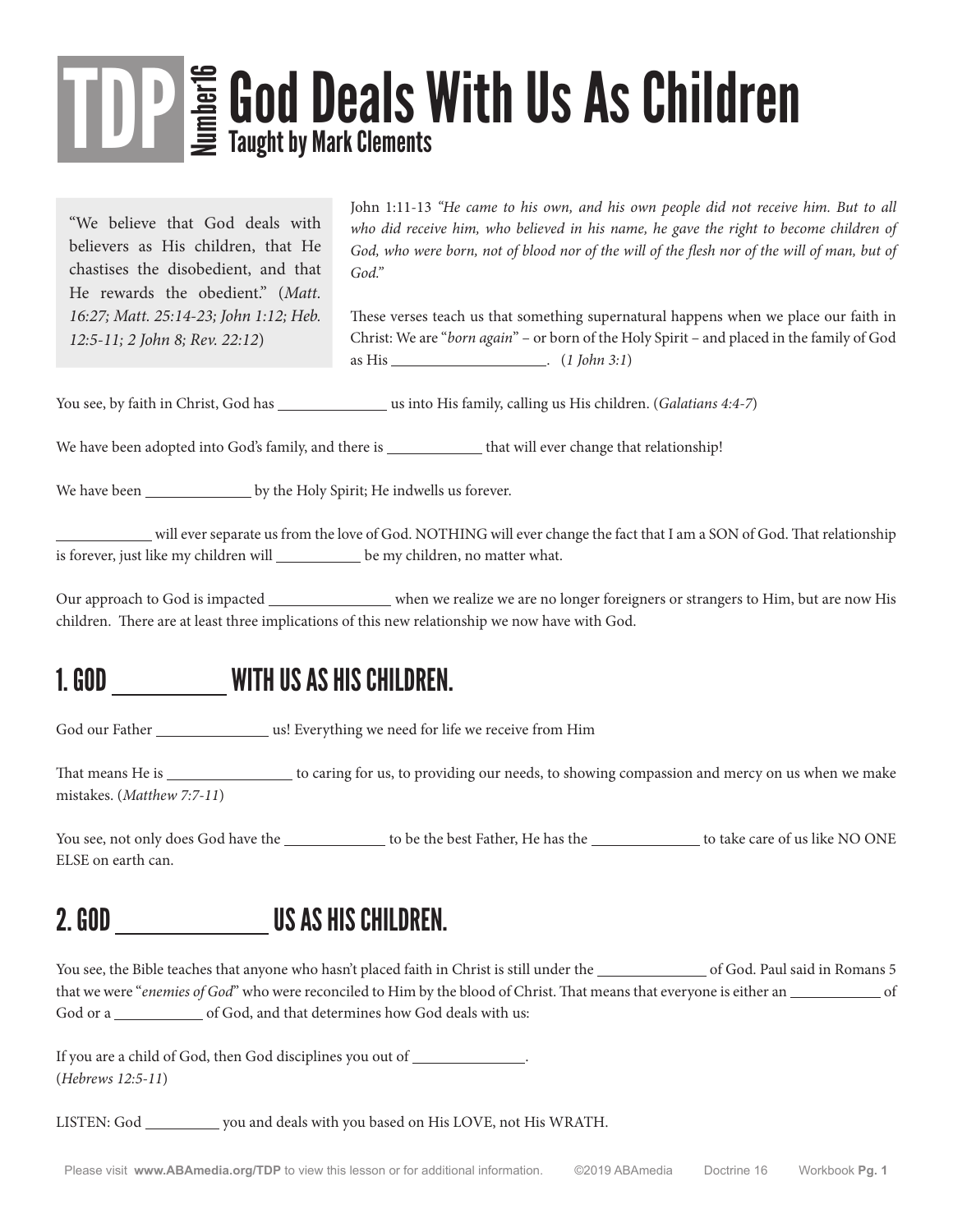# TDP E God Deals With Us As Children Taught by Mark Clements

He isn't AGAINST you, He is you, just like I am not against my children, but want to see them joyfully succeed in life.

Our choices have , and sometimes God allows us to endure the consequences of our bad decisions so He can use it to strengthen us and teach us.

Don't you see this is who God is for us? He has suffered personal sacrifice in Christ to use us in our willful disobedience.

Our Father doesn't cause us pain because He hates us; He causes us pain because He use and can't bear to watch us \_\_\_\_\_\_\_\_\_\_\_\_\_\_\_\_\_\_ from Him.

#### 3. GOD US AS HIS CHILDREN.

We all need incentives – we need a for living and working. In His word, God promises that he will reward the of His children. (*Matthew 16:24-27*)

As a child of God, you have the option of living your life in your services and power and power and desires, or you can live your life in the Spirit who indwells you, according to God's power and desires.

We begin with the foundation, which is in Christ, and build upon that foundation. (*1 Corinthians 3:11-15*)

As God's children, we are encouraged to build upon our salvation a house that will \_\_\_\_\_\_\_\_\_\_\_\_\_\_ the test of time.

When Christ returns, our life's work will be by fire and whatever we've done in the Spirit by the power of God for His glory will last, and we will be rewarded for it.

As a child of God I want to live a life that my Heavenly Father the most. After all, He is the reason I am alive, both physically and spiritually.

I want to encourage you too: Live a life that makes your Father \_\_\_\_\_\_\_\_\_\_\_\_\_. (2 John 1:8)